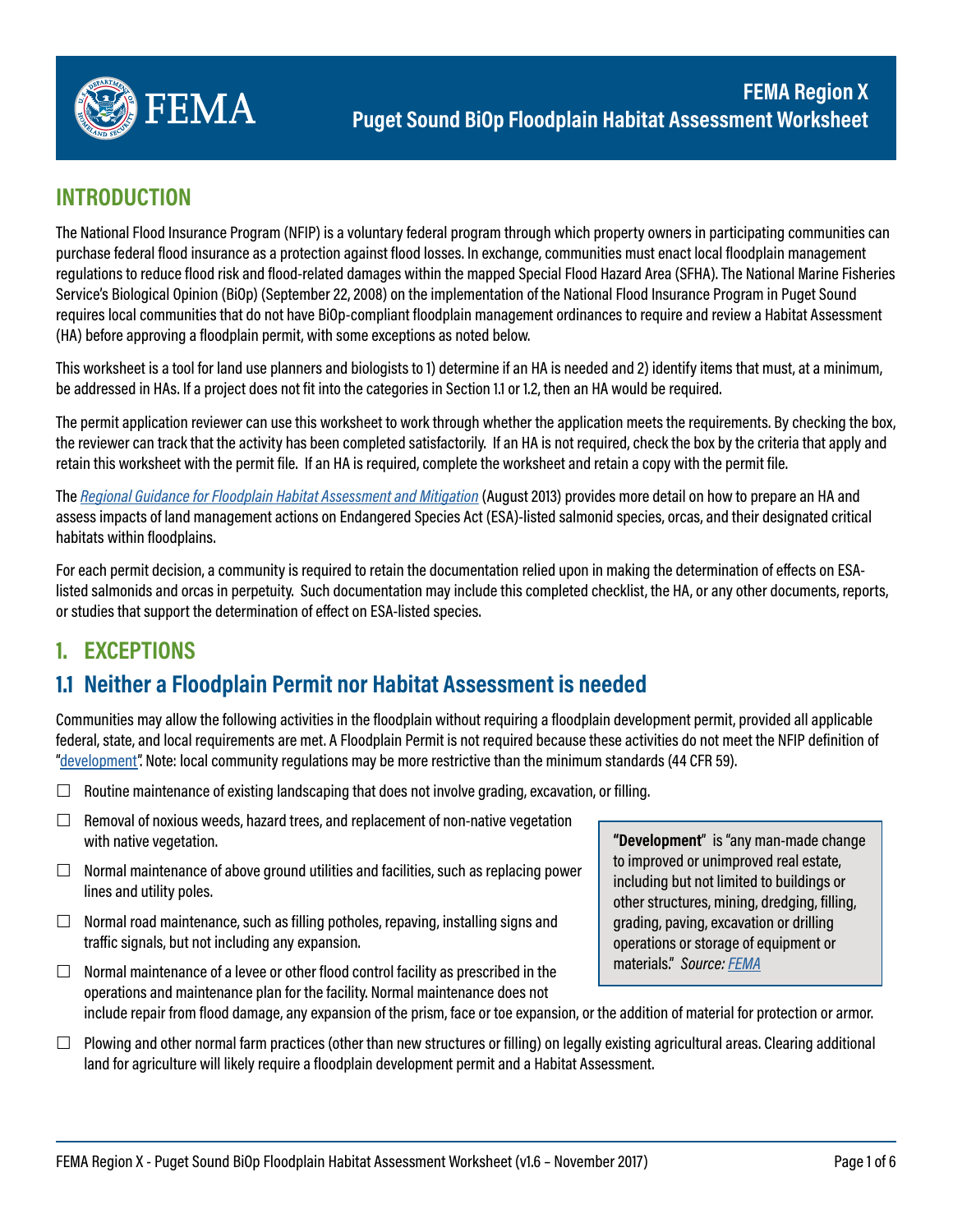# **1.2 A Floodplain Permit is required but a Habitat Assessment is not Required**

Communities may allow the following activities in the floodplain without an HA, provided a floodplain development permit is obtained, and all applicable federal, state, and local requirements are met. Please include documentation that supports the determination that an application is exempt from the HA requirement in the permit file when any of the following are applied to a project. Documentation must be kept in perpetuity.

- $\Box$  Normal maintenance, repairs, or remodeling of structures, such as re-roofing and replacing siding, provided such work is not a substantial [improvement](https://www.fema.gov/pdf/floodplain/nfip_sg_unit_8.pdf) or a repair of [substantial damage.](https://www.fema.gov/pdf/floodplain/nfip_sg_unit_8.pdf) To comply, such work must be less than 50% of the value of the structure(s).
- $\Box$  Expansion or reconstruction of an existing structure that is no greater than 10% beyond its existing footprint. If the structure is in the floodway, there shall be no change in the structure's dimensions perpendicular to flow. All other federal and state requirements and restrictions relating to floodway development still apply.
- $\Box$  Activities with the sole purpose of creating, restoring or enhancing natural functions associated with floodplains, streams, lakes, estuaries, marine areas, habitat, and riparian areas that meet federal and state standards, provided the activities do not include structures, grading, fill, or impervious surfaces.

A "**Regulatory Floodway**" is the channel of a river or other watercourse and the adjacent land areas that must be reserved in order to discharge the base flood without cumulatively increasing the water surface elevation more than a designated height. *Source: [FEMA](https://www.fema.gov/floodway)* 

- $\Box$  Development of open space and recreational facilities, such as parks, trails, and hunting grounds, that do not include structures, fill, impervious surfaces or removal of more than 5% of the native vegetation on that portion of the property in the floodplain.
- $\Box$  Repair to onsite septic systems, provided ground disturbance is the minimal necessary and [best management practices](https://www.epa.gov/npdes/national-menu-best-management-practices-bmps-stormwater#edu) (BMP's) to prevent stormwater runoff and soil erosion are used.
- $\Box$  Projects that have already received concurrence under another permit or other consultation with the Services, either through Section 7, Section 4d, or Section 10 of the Endangered Species Act (ESA) that addresses the entirety of the project in the floodplain (such as an Army Corps 404 permit or non-conversion Forest Practice activities including any interrelated and interdependent activities.).
- $\Box$  Repair of an existing, functional bulkhead in the same location and footprint with the same materials when the Ordinary High Water Mark (OHWM) is still outside of the face of the bulkhead (i.e. if the work qualifies for a Corps exemption from Section 404 coverage).

| <b>Armoring Scope</b>                                                                                                                                                     | <b>Habitat Assessment Needed?</b>                                                                                                                                                           | <b>Floodplain Development Permit</b><br><b>Required</b> |
|---------------------------------------------------------------------------------------------------------------------------------------------------------------------------|---------------------------------------------------------------------------------------------------------------------------------------------------------------------------------------------|---------------------------------------------------------|
| Bulkhead repair in same location and footprint<br>with same materials. Bulkhead must be<br>functioning and OHWM cannot be behind the<br>structure to qualify as a repair. | No HA required                                                                                                                                                                              | Yes                                                     |
| Bulkhead replacement: different material,<br>different place, or different angle                                                                                          | Yes - An abbreviated HA may be appropriate<br>and address the Marine Shorelines Design<br><b>Guidelines (MSDG)/Integrated Streambank</b><br><b>Protection Guidelines (ISPG) methodology</b> | Yes                                                     |
| New bulkhead                                                                                                                                                              | Yes, address MSDG or ISPG methodology                                                                                                                                                       | Yes                                                     |

#### *Table 1: Bulkhead Considerations*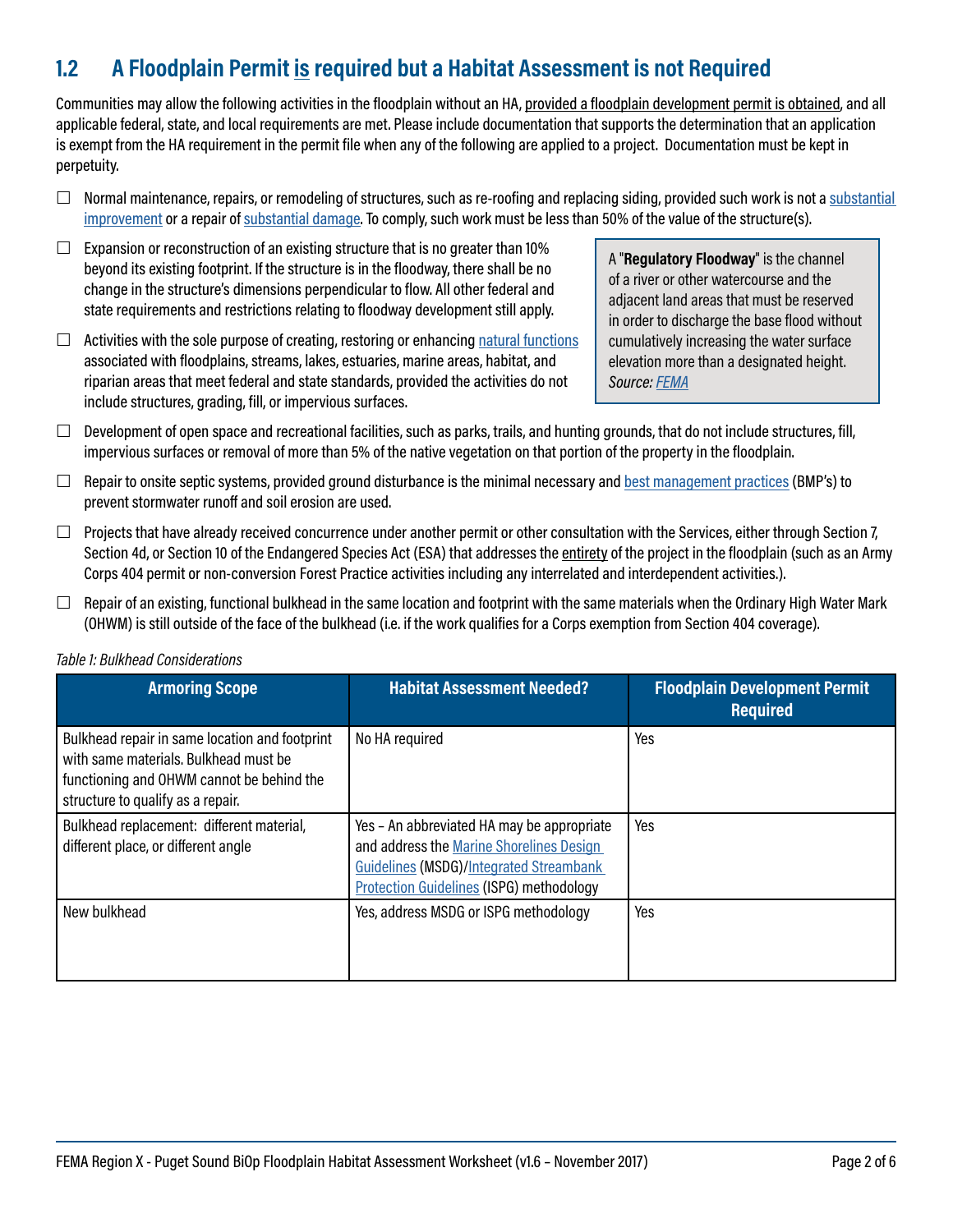### **PUGET SOUND BIOLOGICAL OPINION FLOODPLAIN HABITAT ASSESSMENT MINIMUM STANDARDS WORKSHEET (V 1.5)**

# **Brief Description of Proposal:**\_\_\_\_\_\_\_\_\_\_\_\_\_\_ **Permit #**\_\_\_\_\_\_\_\_\_\_\_

This checklist is intended to assist permit reviewers in determining whether an HA meets the minimum standards for the habitat assessment analysis.

\_\_\_\_\_\_\_\_\_\_\_\_\_\_\_\_\_\_\_\_\_\_\_\_\_\_\_\_\_\_\_\_\_\_\_\_\_\_\_\_\_\_\_\_\_\_\_\_\_\_\_\_\_\_\_\_\_\_\_\_\_\_\_\_\_\_\_\_\_\_\_\_\_\_\_\_\_\_\_\_\_\_\_\_\_\_\_\_\_\_\_\_\_\_

\_\_\_\_\_\_\_\_\_\_\_\_\_\_\_\_\_\_\_\_\_\_\_\_\_\_\_\_\_\_\_\_\_\_\_\_\_\_\_\_\_\_\_\_\_\_\_\_\_\_\_\_\_\_\_\_\_\_\_\_\_\_\_\_\_\_\_\_\_\_\_\_\_\_\_\_\_\_\_\_\_\_\_\_\_\_\_\_\_\_\_\_\_\_

\_\_\_\_\_\_\_\_\_\_\_\_\_\_\_\_\_\_\_\_\_\_\_\_\_\_\_\_\_\_\_\_\_\_\_\_\_\_\_\_\_\_\_\_\_\_\_\_\_\_\_\_\_\_\_\_\_\_\_\_\_\_\_\_\_\_\_\_\_\_\_\_\_\_\_\_\_\_\_\_\_\_\_\_\_\_\_\_\_\_\_\_\_\_

## **General BiOp Minimum Standards:**

Each of the following must be documented in the permit file or an explanation provided as to why it does not apply to the project.

- $\Box$  New structures located in the least impactful location, as practicable. The permit file should include documentation of the measures taken to avoid placing structures in the floodplain and to minimize the impacts of the proposed project on floodplain functions (see [Floodplain](https://www.fema.gov/media-library-data/1383598118060-e34756afe271d52a0498b3a00105c87b/Puget_Sound_R10_Habitat_Assess_guide.pdf)  [Habitat Assessment and Mitigation,](https://www.fema.gov/media-library-data/1383598118060-e34756afe271d52a0498b3a00105c87b/Puget_Sound_R10_Habitat_Assess_guide.pdf) Section 5.2).
- Any removed large woody debris is replaced per *[WDFW Aquatic Habitat guidelines](http://wdfw.wa.gov/conservation/habitat/planning/ahg/)*.
- $\Box$  Bank armoring/stabilization follows and documents methodology consistent with WDFW [Marine Shorelines Design Guidelines](http://wdfw.wa.gov/publications/01583/) or the [Integrated Streambank Protection](http://wdfw.wa.gov/publications/00046/)  [Guidelines](http://wdfw.wa.gov/publications/00046/). A needs and alternatives analysis is essential for these projects.
- $\Box$  The project is either inherently designed to avoid adverse impacts on floodplain functions (if in the Protected Area) or compensatory mitigation is provided so there are no adverse impacts on floodplain functions that support ESA listed species. See below for more information.
- $\Box$  As part of the flood permit, applicant has been notified that their property contains land within the Riparian Buffer Zone (RBZ) and/or floodplain.
- $\Box$  Prior to permit issuance, the applicant has recorded a notice on the title of the property stating that the property is within the RBZ and/or the 100-year floodplain.

#### **Minimum Habitat Assessment Standards:**

In addition to customary elements of a project application such as a project description, site plans, and methods of work, the HA must show that the proposal will result in no adverse efects on floodplain functions and/or includes appropriate compensatory mitigation. The HA document and analysis must include the elements listed below. This checklist is provided to assist the HA reviewer in determining whether an HA is suficient.

- $\Box$  Project and action area description, maps, and site plans have been provided
- $\Box$  Methods of work are described
- $\Box$  Projects in the Protected Area are designed to inherently avoid detrimental impacts without mitigation.
- $\Box$  The HA specifically considers both direct and indirect impacts. Indirect impacts are a result of an action and can occur later in time or in a diferent place and are reasonably foreseeable.
- $\Box$  The HA evaluates the impacts of interrelated and interdependent activities.

The **Protected Area** is defined as greater of the Floodway, Riparian Bufer Zone (RBZ), or Channel Migration Zone (CMZ). If no CMZ is identified in a riverine system, the Protected Area extends to the outer limits of the floodplain. **Please note the Protected Area does not extend outside of the SFHA**.

The **action area** to be analyzed should typically be well beyond the subject parcel(s) and must consider all areas that could be impacted by the proposal, especially including indirect efects and efects of interrelated and interdependent actions, in the vicinity of and downstream from the proposal (and only within the SFHA).

An **interrelated activity** is part of the the proposed action and depends on the proposed action for its justification. An interdependent activity has no independent utility apart from the proposed action (USFWS, NMFS 1998)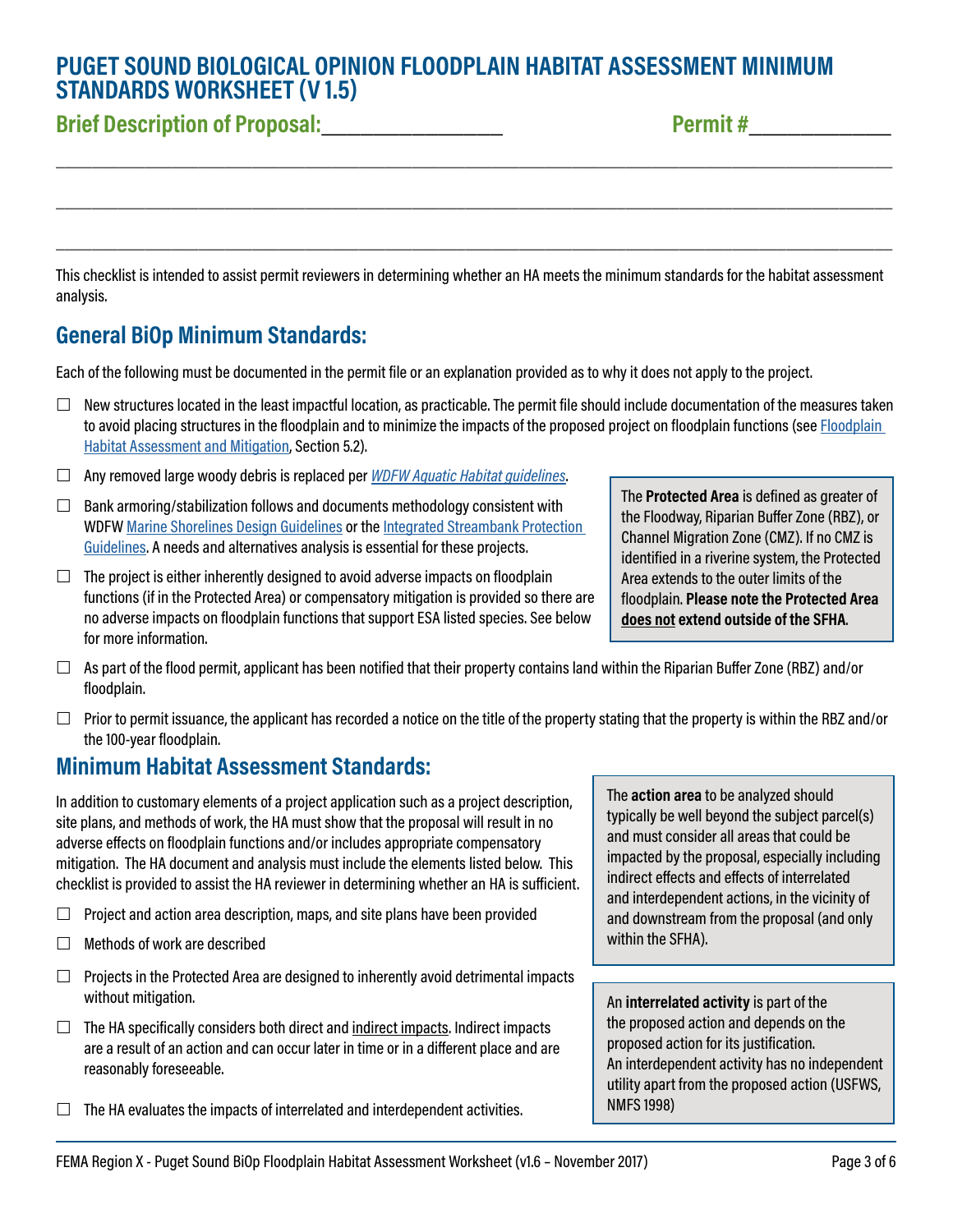- $\Box$  The HA specifically considers cumulative impacts of reasonably foreseeable projects beyond the subject proposal/lot for all of the elements of the analysis listed below, and especially loss of storage.
- $\Box$  The HA contains sufficient analysis for each specific item below to demonstrate a claim of no adverse efect on the existing (legal) condition of the floodplain functions (baseline condition). If an element does not apply to a particular project, the HA should briefly explain why.
- $\Box$  1. Water quantity and quality will not be affected by demonstrating that pre-development water pattern will be substantially the same as the postdevelopment water pattern. The following items should be included in the analysis:
	- The HA demonstrates how [low impact development](https://www.fema.gov/media-library-data/1383596596532-94f2a37c9271cd8b97efff7f54874a99/FAQ_Low_Impact_Development.pdf) techniques have been used
	- New impervious surfaces are noted and included in the analysis
	- Water temperature impacts from development have been evaluated
	- Potential changes in groundwater and hyporheic functions, pollutants, and sediment runoff have been evaluated
	- Stormwater leaves the site with the same frequency, timing, and duration as before the development
- $\Box$  2. Flood velocities and volumes are not increased, even when considering cumulative impacts.
- $\Box$  3. Flood storage capacity is not affected or compensatory storage has been proposed that:
	- Provides suficient capacity to hold displaced flood storage volume
	- Restores ground elevations that are comparable to the existing conditions
	- Maintains floodplain connectivity and fish access (fish will not be stranded or trapped as the floodplain fills and drains)
	- Provides floodplain refugia and habitat for listed fish comparable to the existing condition
	- Is hydrologically connected to the flooding source
	- Is located within the same hydraulic reach as the proposed development to minimize efects on fish populations.
- $\Box$  4. Riparian vegetation evaluation has been included
- $\Box$  5. Measures to preserve habitat forming processes (such as large woody debris recruitment) are included
- $\Box$  6. Refuge from higher velocity floodwaters is provided
- $\Box$  7. Spawning substrate is provided or protected
- $\Box$  8. Ensure there are no adverse effects resulting from:
	- Habitat isolation
	- Bank armoring
	- Channel straightening
	- Construction efects (transport of sediment from the work area, noise, etc.)
	- Direct effects

**Cumulative impacts** are the incremental efect of an action, together with impacts of present and reasonably foreseeable future actions by state, tribal, local, or private entities. Cumulative efects can result from individually minor but collectively significant actions taking place over time.

The **hyporheic** zone is a region beneath and alongside a stream bed, where there is mixing of shallow groundwater and surface water.

**Compensatory storage** is generally necessary for displaced flood storage volume and loss of accessible floodplain refugia for listed fish when a project includes fill or structural displacement.

A **refugium** (plural: refugia) is a location which supports an isolated or relict population of a once more widespread species.

**Substrate:** a substance or layer that underlies something, or on which some process occurs, in particular.

- the surface or material on or from which an organism lives, grows, or obtains its nourishment.
- the substance on which an enzyme acts.

**Habitat Isolation** means the separation of habitat components (such as main channel and off channel habitats) such that a species can no longer access all of the habitat elements even though they may still be present on the landscape.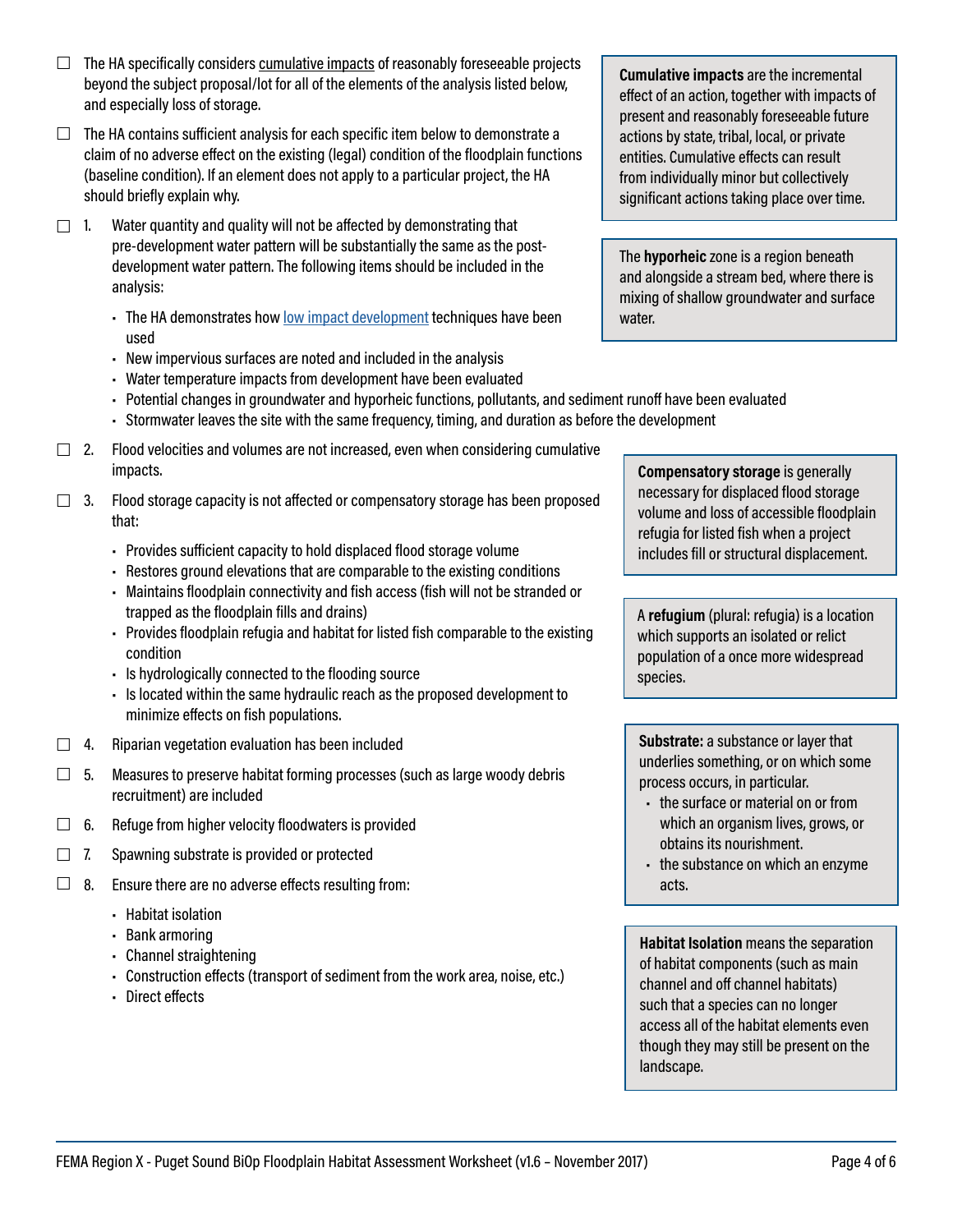# **Efect Determinations:**

Following the evaluation of potential efects, the HA should make a determination of the efect of the proposed development on listed salmonid species and orcas. The efects determination should be one of the following options. Please check which efects determination has been made in the HA under review.

- **No Efect (NE):** The project will have no efect whatsoever on listed species and designated floodplain functions. An insignificant or discountable afect is not the same as no efect. If work afects any items evaluated in the HA section above, even insignificantly, an NE determination is typically not appropriate.
- **May Afect, Not Likely to Adversely Afect (NLAA):** The appropriate conclusion when efects on the species or floodplain functions that support those species are expected to be beneficial, discountable, or insignificant - even when considering direct, indirect, and cumulative impacts. Beneficial efects are positive impacts without any adverse efects on fish or habitat. Insignificant efects refer to the size of the impact and discountable efects are those extremely unlikely to occur due to timing. Based on best judgement, a person cannot meaningfully measure, detect, or evaluate insignificant efects or expect discountable efects to occur. The term "negligible" means the same as "insignificant" (immeasurable).
- **Likely to Adversely Afect (LAA):** The efect of the project is likely to result in a short or long-term adverse efect on listed species or floodplain functions.

## **Proposal is Within the Protected Area**

If the proposal is within the Protected Area, the following four conditions must be met through the HA analysis. The Protected Area is defined below.

- $\Box$  All "General BiOp Minimum Standards" have been met.
- $\Box$  All minimum "Habitat Assessment Standards" have been addressed.
- $\Box$  No mitigation is proposed. The project design inherently avoids adverse effects. Project design elements that consider and improve floodplain functions that support ESA-listed species may be incorporated.
- $\Box$  The proposal will result in an NE or NLAA effects determination for ESA-listed species..

| <b>Water/Stream Type</b>     | <b>RBZ</b>  |  |
|------------------------------|-------------|--|
| CMZ                          | CMZ+50 feet |  |
| S (Shorelines of the State)  | 250 feet    |  |
| F > 5' and Marine Shorelines | 200 feet    |  |
| F<5' and Lakes <sup>1</sup>  | 150 feet    |  |
| N w/unstable slopes          | 225 feet    |  |
| N                            | 150 feet    |  |

*Table 2: Minimum Area of Habitat Assessment in Protected Areas* 

The **riparian bufer zone (RBZ)** is the land adjacent to streams and other bodies of water where vegetation is strongly influenced by the presence of water. They are often thin lines-of-green containing native grasses, flowers, shrubs and trees that line the banks of streams and other bodies of water.

The **channel migration zone (CMZ)** is the area along a river within which the channel(s) can be reasonably predicted to migrate over time as a result of natural and normally occurring hydrological and related processes.

 $1$  Lakes are defined as over 20 acres.